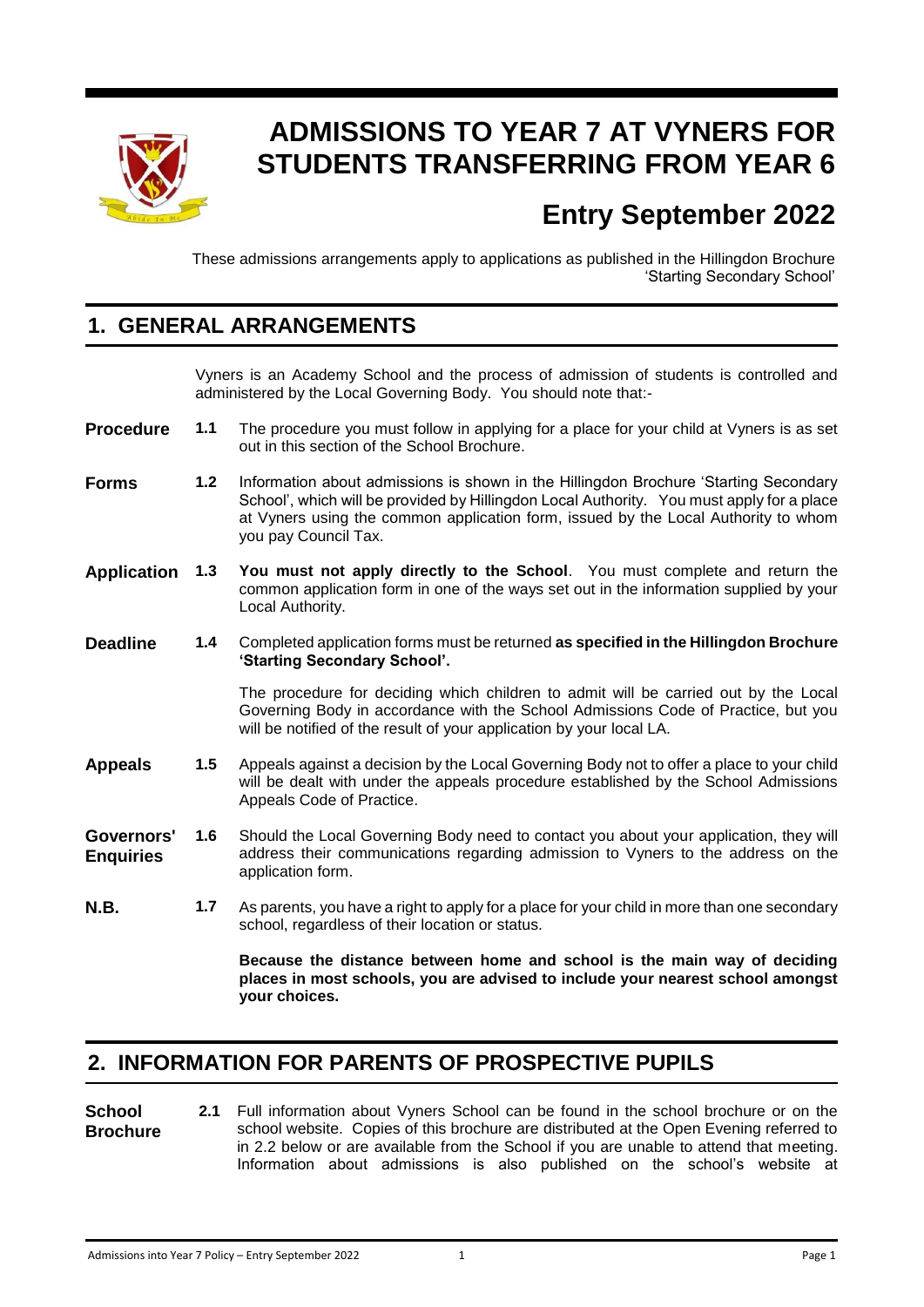[www.vynersschool.org.uk](http://www.vynersschool.org.uk/) (home/school/admissions). The Hillingdon composite brochure 'Starting Secondary School' also contains essential information.

**Parental Visits**

**2.2** Arrangements have been made for parents of prospective students to visit the School on an Open Evening as published in the Hillingdon brochure 'Starting Secondary School'.

> On this occasion you are invited to see students and their work, to view the School and to meet staff and ask any questions you may have.

> There will also be several Open Mornings when parents may see the school in action. Details are available from the school office. Numbers will be restricted to avoid undue disruption to the school day and places will be allocated on a first come, first served basis.

**Enquiries about Admissions 2.3** Members of the school staff who deal with the administration of the admissions process will always try to assist the parents of prospective entrants as far as they are able and in good faith. However, it must be clearly understood that the application and interpretation of the admissions criteria are matters for the Local Governing Body alone, and they will not be constrained in the execution of these duties by any advice given explicitly or implicitly by any third party.

# **3. ADMISSIONS CRITERIA**

Vyners has one main year for admissions - children are admitted into Year 7 at the age of 11. The criteria for admission to the School in the main year of entry are set out below.

**Standard admission number 3.1** There will be places for 240 students. The Local Governing Body shall admit pupils at the age of 11, without reference to their ability or aptitude, ethnic background, race, religion etc. subject to 4.1.2 and 4.1.3 below.

**Admissions criteria 3.2** If there are more applications for admission than we have places, The Local Governing Body shall use the following criteria, in the order shown, to decide which children to admit:-

3.2.1 a looked after child (as defined in the Admissions Code 2021)

- children who are registered as being in the care of a local authority or provided with accommodation by a local authority in accordance with Section 22 of the Children Act 1989(a), eg fostered or living in a children's home, at the time an application for a school is made; and
- children who have previously been in the care of a local authority or provided with accommodation by a local authority in accordance with Section 22 of the Children Act 1989(a) and who have left that care through adoption, a child arrangements order (in accordance with Section 8 of the Children Act 1989 and as amended by the Children and Families Act 2014) or special guardianship order (in accordance with Section 14A of the Children Act 1989).
- children who have been in state care outside of England if they were in the care of or were accommodated by a public authority, a religious organisation, or any other provider of care whose sole or main purpose is to benefit society. This includes children who were adopted under the Adoption Act 1976 (in accordance with Section 12 adoption orders) and children who were adopted under the Adoption and Children Act 2002 (in accordance with Section 46 adoption orders).
- 3.2.2 children who have a sibling attending the School at the time of application, and who would reasonably be expected to still be attending Vyners (as defined in 4.3).
- 3.2.3 children of staff.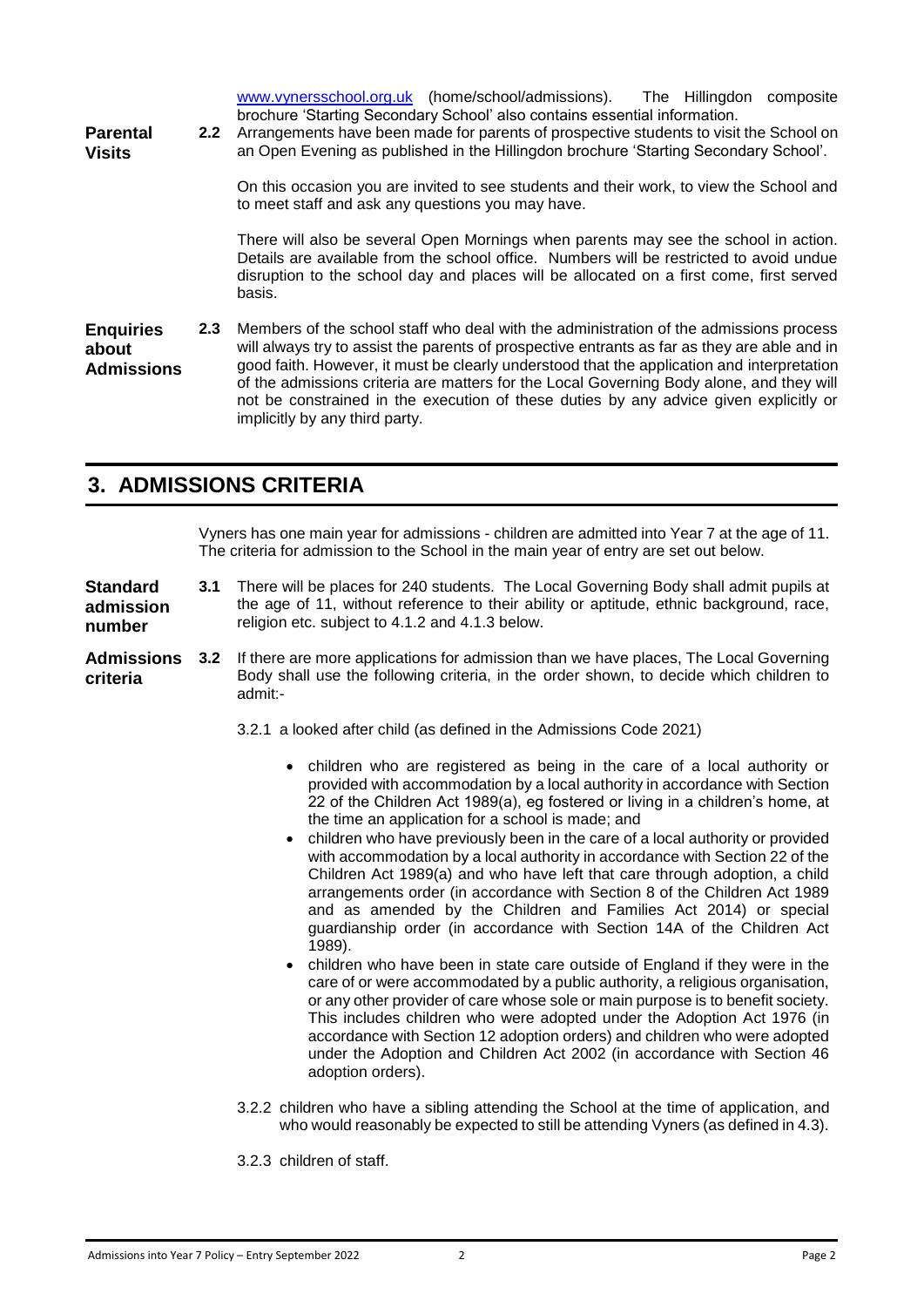- 3.2.4 children living nearest the School, measured in a straight line from a central point in the school site. All measurements will be made on the latest computer version of the relevant Ordnance Survey map, which will be regarded as definitive. If only one place is available at the school and more than one child is equidistant to the school a tiebreak will be by computerised random allocation.
- **Exceptional Admission 3.3** The Local Governing Body will be prepared to admit pupils as of right over the admission limit of 240 if the applicant has an Educational Health Care Plan (Hearing Impaired) **and** is recommended by Hillingdon Local Authority (see 4.6). This is because the LA maintains an extra-resourced provision at Vyners for such children, which is not available to other students at the school. Such admissions are without prejudice to the established PAN (Published Admissions Number).
	- **3.4** The Local Governing Body will admit to the school children who have an Educational Health Care Plan other than for hearing impairment if such children meet the admissions criteria set out in paragraph 3.2 above, or the school is named on the statement.

#### **4. FURTHER INFORMATION RELATING TO THE ADMISSIONS CRITERIA**

- 
- **Age 4.1** Age of children applying for admission to Year 7.
	- **4.1.1** Children will be 11 years of age at the beginning of the academic year when they start Vyners.
	- **4.1.2** Applications from the parent/carer some slightly younger children will be considered by the Local Governing Body where evidence is provided that they are routinely working with the cohort due to transfer, that they have done so for at least one academic year, and that it would be detrimental for them not to transfer with the cohort, in the view of their present Headteacher. Such applications would be determined under the criteria in 3.2 above.
	- **4.1.3** Applications from parent/carer of slightly older children who are still in primary school will also be considered by the Local Governing Body, provided they meet the criteria in 3.2 above.
- **Admission 4.2** Vyners' Admission Limit

#### **Limit**

- **4.2.1** The capacity of the School has been calculated on the basis of a eight form entry school and the PAN has been set at 240 students per year in Year 7.
- **4.2.2** This figure was established by application of the formula determined by DfE for calculating the number of students that can be accommodated at the school, and is accepted by the strategic planning authority, known as the net capacity calculation.
- **4.2.3** The Local Governing Body will not be prepared to admit more students than we have places for into Year 7, except insofar as criterion 3.3 and 3.4 above applies.
- **Siblings 4.3** Siblings criterion 3.2.2 above
	- **4.3.1** If you hope to be allocated a place for your child because he/she has a sibling as a student at Vyners School at the time of application who would reasonably be expected to still be attending Vyners at the time of admission, their details should be given on the Application Form.
	- **4.3.2** Reasonable expectation of a sibling still being at Vyners would exist when that sibling is in any of the year groups from 7 to 10 at the time of application, or in the Sixth Form on the first year of a two year course (ie in Year 12). If the sibling was in Year 11 at the time of application, then such expectation could only exist if entry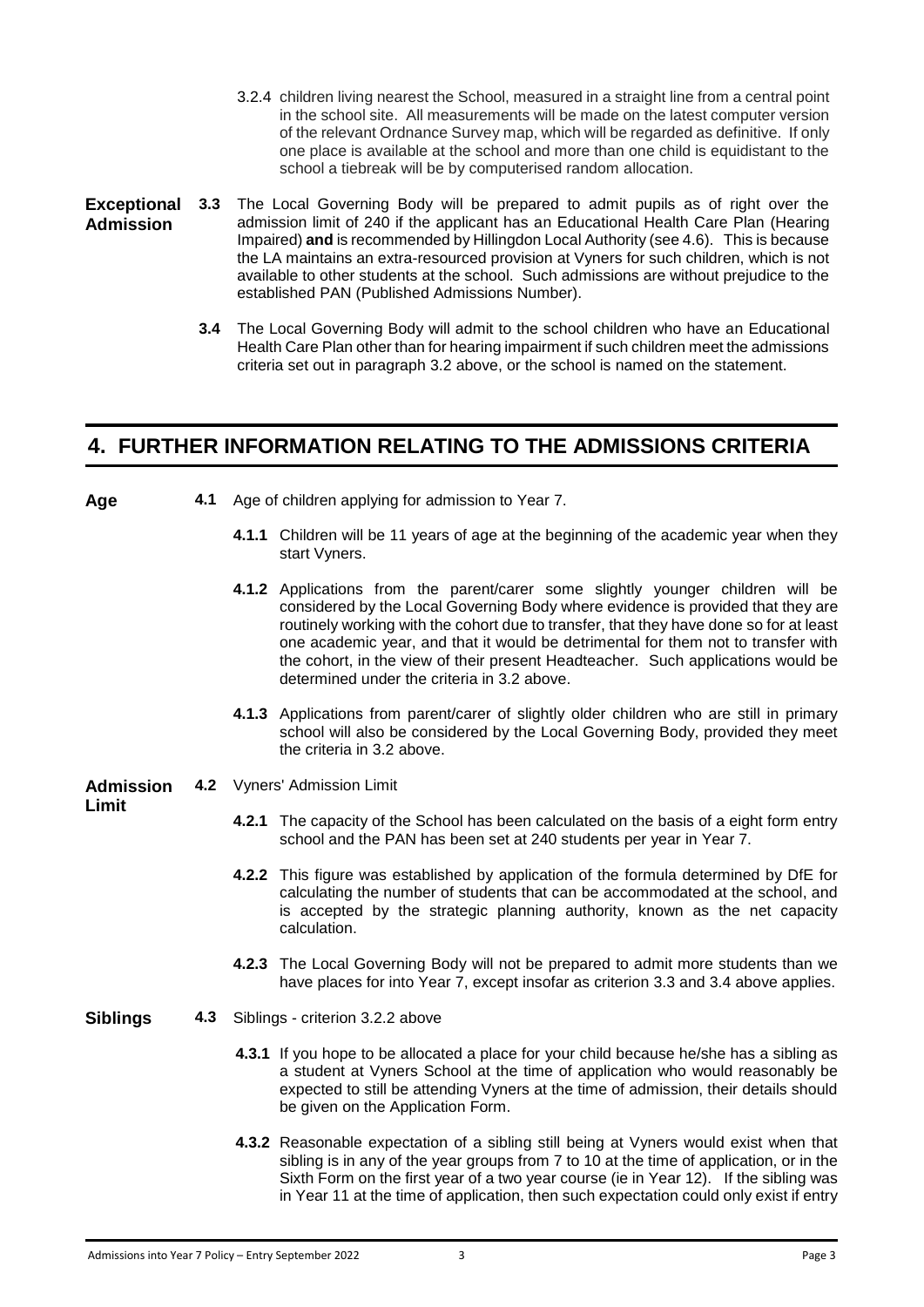into Vyners Sixth Form seemed likely. If the sibling was in Year 13 at the time of application, reasonable expectation would only exist when that sibling is taking the first year of a two year course.

- **4.3.3** In order to maintain the character of the school as family based and linked to the local community, only the relationships listed below would qualify for admission under the sibling rule:
	- Full brother or sister (i.e. same mother and father), living permanently at the same dwelling.
	- Step-brother, step-sister, half-brother, half-sister, living permanently at the same dwelling.
	- A legally adopted child (evidence would need to be supplied) living permanently at the same dwelling, in the same family unit as the current pupil.

No other relationships or family arrangements would qualify for admission under the sibling rule.

- **4.3.4** Parents/Guardians are required to provide on the application form sufficient details of the older sibling (who forms the basis of the application under this criterion) to enable the Local Governing Body to satisfy themselves that a valid qualifying relationship exists.
- **4.3.5** The Local Governing Body reserve the right to make such enquiries as they consider necessary to verify the existence of a valid qualifying relationship. By applying for admission for your child under this criterion, you are deemed to have given your consent to such enquiries being made.
- **4.3.6** If the sibling link that you wish to claim is to a member of the Hearing Impaired Resource Base **or** the sibling was admitted to the school because it was named on an Educational Health Care Plan, **and** transport to school is provided by the Local Authority, you are strongly advised to consult the Local Authority Transport policy. It would not normally be the case that the transport arrangement would be extended to include the sibling as the policy is currently constructed, and it is likely that responsibility for travel to and from Vyners, and the costs involved, would fall to you.
- **4.3.7** The Local Governing Body reserve the right to withdraw the offer of a place in certain circumstances (see section 7)
- **Children of staff 4.4** The school will admit a child of a member (parental or legal responsibility) of staff provided that:
	- a) the member of staff (defined below) has been employed at the school for two or more years at the time at which the application for admission to the school is made, and/or
	- b) the member of staff is recruited to fill a vacant post for which there is a demonstrable skill shortage of high calibre applicants and/or hard to recruit for vacancies
	- **4.4.1** For the purposes of satisfying these criteria, a member of staff is defined as a member of the full-time teaching staff, or of the part-time teaching staff with a 50% and above timetable, or a member of the full-time support staff (on a 38 week and above contract), or of the part-time support staff who work 50% and above as determined by their role (on a 38 week and above contract) whose role and activities can be demonstrated to provide a significant impact on student achievement at the school. A panel from the Governors' Admission Committee will determine whether the member of staff meets the requirements for this rule.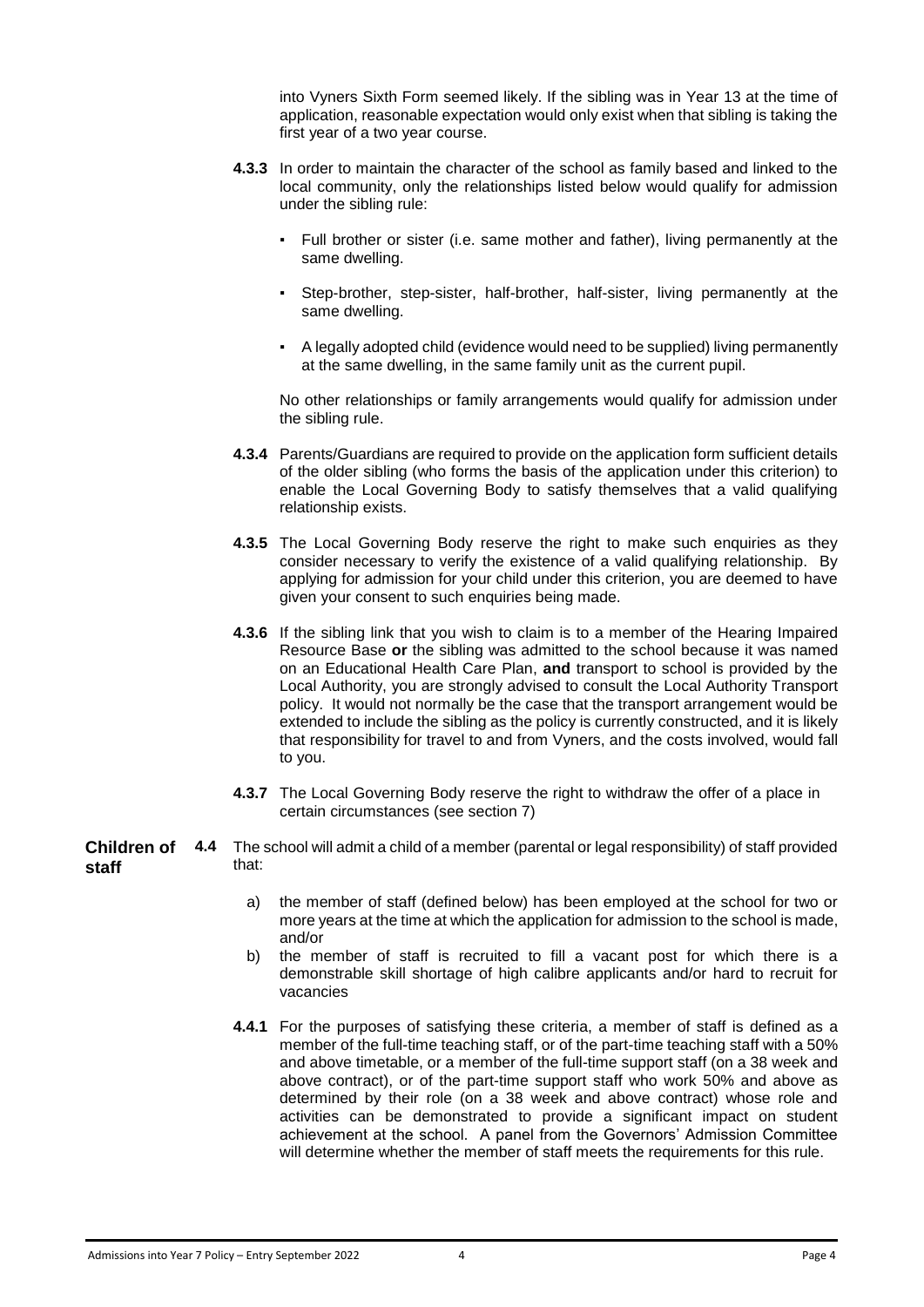**4.4.2** This definition does not include contract staff. Where a service such as catering has been 'in house' and is subsequently 'contracted out', children of staff will not be eligible for admission under this criterion. This definition does not include peripatetic staff.

**Proximity to school**

- **4.5** Children living nearest to the school criterion 3.2.4 above
	- **4.5.1** The Local Governing Body will offer places to children under this criterion only after they have offered places to children who qualify under criteria 3.2.1, 3.2.2 and 3.2.3
	- **4.5.2** Please note that the relevant address for this criterion will be the child's permanent home with his/her parents or legal guardians. Please see the Hillingdon Brochure 'Starting Secondary School'. This should be the address in October 2021 when the application is made and where our expectation is that they will be resident at the address at the start of the academic year in September 2022.

Subsequent changes of address will be considered by the Local Governing Body where a late application is made for a good reason. Good reasons may for example be: when a parent has been ill for some time, the death of a close relative, or where a family has just moved into the area or is returning from abroad (proof of tenancy or ownership of a property within this local authority is required in these cases).

If you are moving into the area and believe that you may qualify for a place at Vyners under this criterion but have not completed the purchase of your new residence, evidence that contracts have been exchanged with a specific exchange date and/or a copy of a current tenancy agreement must be provided. Each case will be considered individually as specified in the Hillingdon Brochure 'Starting Secondary School'. In such circumstances, the address of your new residence will be used as the relevant address for determining your application.

If you have a genuine 50/50 share care arrangement with your child's other parent, then the address of the parent who is in receipt of child benefit will be used for the purpose of the application. In cases where parents are not eligible for child benefit the address will be that of the parent where the child is registered with the doctor.

In no circumstances will the address of childminders be accepted as the permanent home address, nor the address of other family members.

- **4.5.3** The Local Governing Body will process your application on the basis of the address provided. **If you are offered a place on the basis of that address, you will be required to produce evidence that demonstrates that the address given meets the requirements set out in paragraph 4.5.2. The evidence required is listed in the Hillingdon Brochure 'Starting Secondary School'.**
- **4.5.4** The Local Governing Body reserve the right to make enquiries to verify the details of an application made under this criterion and if you apply for a place at the School you are deemed to have given your consent to such enquiries being made.
- **4.5.5 The Local Governing Body reserve the right to withdraw the offer of a place in certain circumstances. Failure to produce evidence that substantiates the validity of the stated permanent home address, to the Governors satisfaction, would constitute such circumstances**. See also section 7.

**Hearing Impaired**

- **4.6** Special Educational Needs (Hearing Impaired)
	- **4.6.1** The Local Governing Body will be prepared to consider applications under this criterion ONLY if:
		- your child has an Educational Health Care Plan (Hearing Impaired);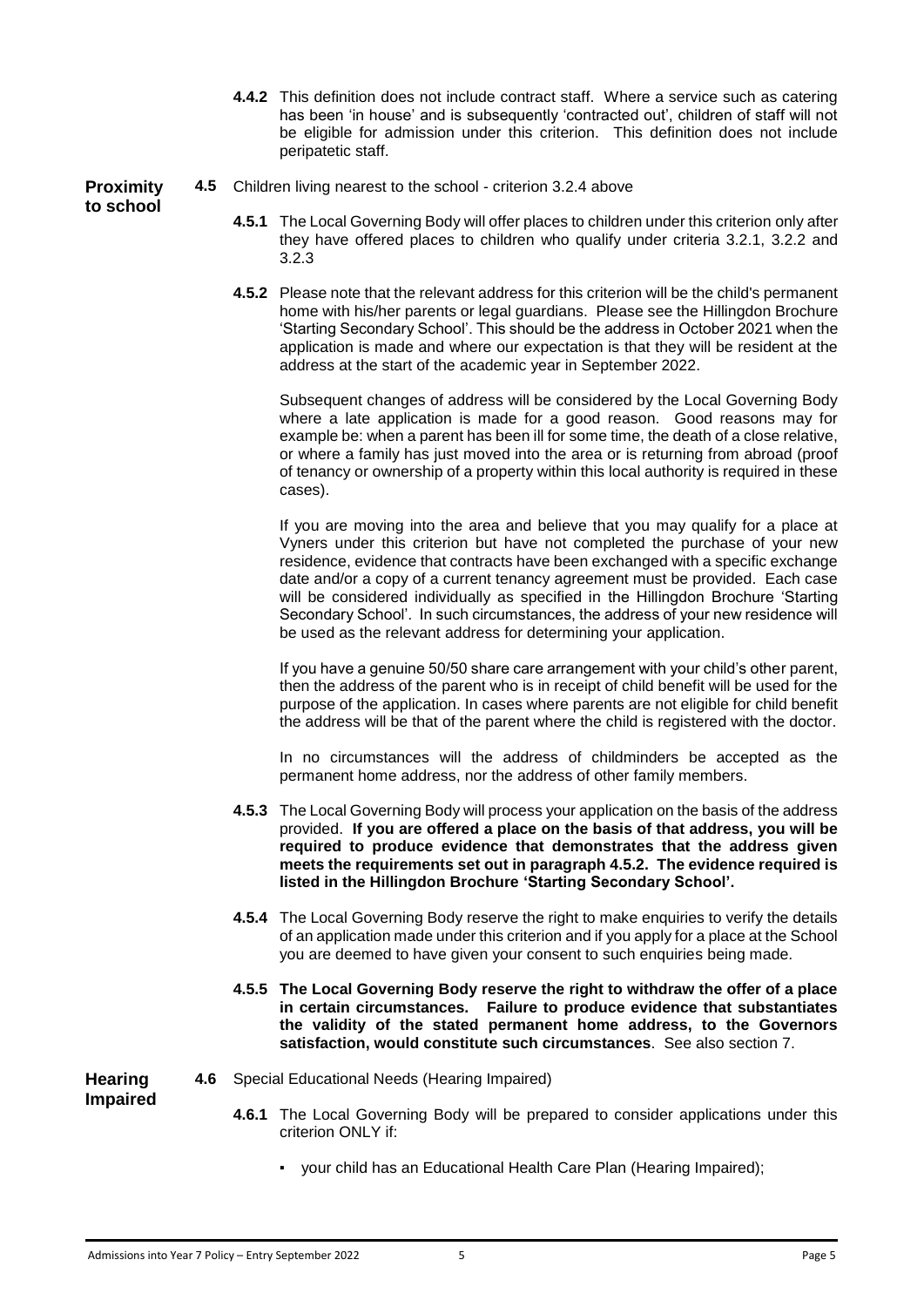- your child is recommended by the London Borough of Hillingdon for admission to the Hearing Impaired Resource Base at Vyners, as they maintain it as an extra-resourced provision.
- **4.6.2** The Local Governing Body reserve the right to make enquiries to verify the details of an application made under this criterion and if you apply for a place at the School you are deemed to have given your consent to such enquiries being made.

#### **Catchment Area 4.7** Vyners has no pre-determined catchment area and, as the law requires, parents of students resident both inside and outside the London Borough of Hillingdon are entitled to apply for admission for their child.

# **5. HOW TO APPLY FOR A PLACE**

| <b>Application</b><br>form              | 5.1           | You should complete the common application form produced by the local authority to<br>which you pay council tax if you wish to apply for a place for your child in Year 7 at Vyners<br>School.                                                                                                                                                                                                                                                                                                                                                                     |
|-----------------------------------------|---------------|--------------------------------------------------------------------------------------------------------------------------------------------------------------------------------------------------------------------------------------------------------------------------------------------------------------------------------------------------------------------------------------------------------------------------------------------------------------------------------------------------------------------------------------------------------------------|
| <b>Supporting</b><br><b>Information</b> |               | 5.2 You must be sure to provide all the information requested, particularly if your application<br>is based upon criterion 3.2.1, 3.2.2, or 3.2.3.                                                                                                                                                                                                                                                                                                                                                                                                                 |
| <b>Return of</b><br>the form            |               | 5.3 You should return your completed application form as directed on the common<br><b>Application form.</b>                                                                                                                                                                                                                                                                                                                                                                                                                                                        |
| Qualifying                              | 5.4           | The closing date in which you must submit your completed application form is published<br>in the brochure 'Starting Secondary School'. Children for whom applications are received<br>after this date will not be offered a place in the first instance (if the school is over-<br>subscribed by the deadline) but will be placed on the waiting list and be subject to its<br>procedures (see 9. below). If you return your application form earlier than the closing<br>date you will have a much greater chance of being offered a place than a late applicant. |
| <b>Notification</b>                     | $5.5^{\circ}$ | Notification of the result of your application for a place at Vyners will be available online<br>or posted to you from your LA on the date specified in the Hillingdon Brochure 'Starting<br>Secondary School. The school will not deal with telephone or other personal enquiries<br>about the outcome before, or at, that time.                                                                                                                                                                                                                                  |

# **6. ACCEPTANCE OF OFFER**

If your application for a place at Vyners is successful, **you must** reply accepting or rejecting that offer by the date published in the Hillingdon Brochure 'Starting Secondary School'. **The acceptance/rejection must be sent as directed in the offer letter or online**.

# **7. WITHDRAWAL OF OFFER**

- **7.1** The Local Governing Body will rely upon the information contained in the application form for admissions and if it transpires that any information is false or misleading in a material way, the Governors reserve the right to:
	- withdraw the offer of admission. In cases where the Local Governing Body believe that the place was obtained fraudulently, any such withdrawal will be effective even after the child has commenced studies at the school;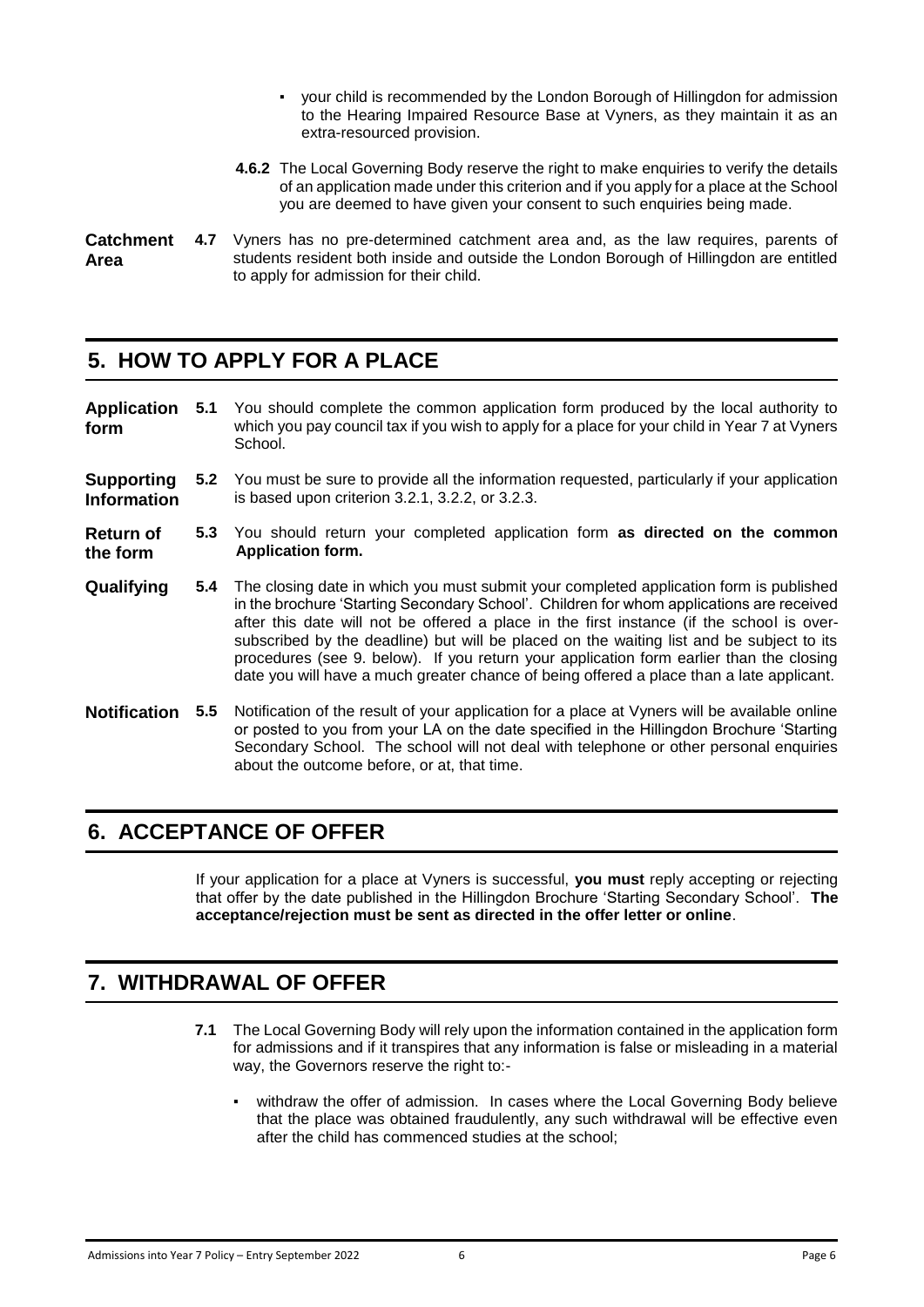- pursue their legal rights against parents/guardians making such false claims and this may include seeking compensation for loss or expense incurred by the School in rejecting an application due to false or misleading information having been given.
- **7.2** The Local Governing Body reserve the right to withdraw a place offered to a child where it can be subsequently shown that the address used for the purpose of the application turns out to be an "address of convenience", or where evidence to demonstrate the appropriateness of the given address is not forthcoming within the stated timescale without good reason (see also paragraph 4.5.)

#### **8. APPEALS**

#### **Right of Appeal 8.1** If you have applied for, but not been offered, a place for your child at Vyners you have the right to lodge an appeal against the Local Governing Body's decision.

**8.2** Information about the process for lodging an appeal will be available online or included with the letter notifying you of the result of your application when it has been unsuccessful.

#### **9. WAITING LISTS**

If it is not possible to offer your child a place at Vyners, then you may apply to be put on the waiting list. Under the School Admissions Code of Practice, the Local Governing Body is required to establish and maintain their waiting list in the order of the admissions criteria (see section 3 above).

**Priorities 9.1** Children will be placed on the Waiting List in the following order:-

- **9.1.1** those in the care of the local authority for whom Vyners is the nearest maintained school.
- **9.1.2** those with siblings in the school, as defined in section 4.3
- **9.1.3** children of staff as defined in section 4.4.
- **9.1.4** all others in order of the distance from home to school, closest first, measured as defined in section 4.5.
- **Vacancies 9.2** If and when a vacancy arises as the number of students in a year group falls below the admissions limit for that year the place will be offered to the child whose name is at the top of the waiting list in the order shown in 9.1 above.
	- **9.3** Where the Local Governing Body place an applicant at the appropriate position in the waiting list, having applied their oversubscription arrangements, they have an assumption that a place will be accepted when one is offered.

Where a place offered is declined, the Governors will require an applicant who wishes to remain on the waiting list to re-apply through the normal application process via the relevant local authority admissions team.

**9.4** Parents of children placed on the waiting list held by the Local Governing Body will be contacted annually by the school during the school summer holidays. Parents will be asked in writing if they want their child to remain on the waiting list for the next academic year. If they wish to remain on the waiting list they will need to complete a new In Year Application form available on the school website and submit this by 3pm on the second Friday in September. If a new application is not received by then, the child will be removed from the waiting list.